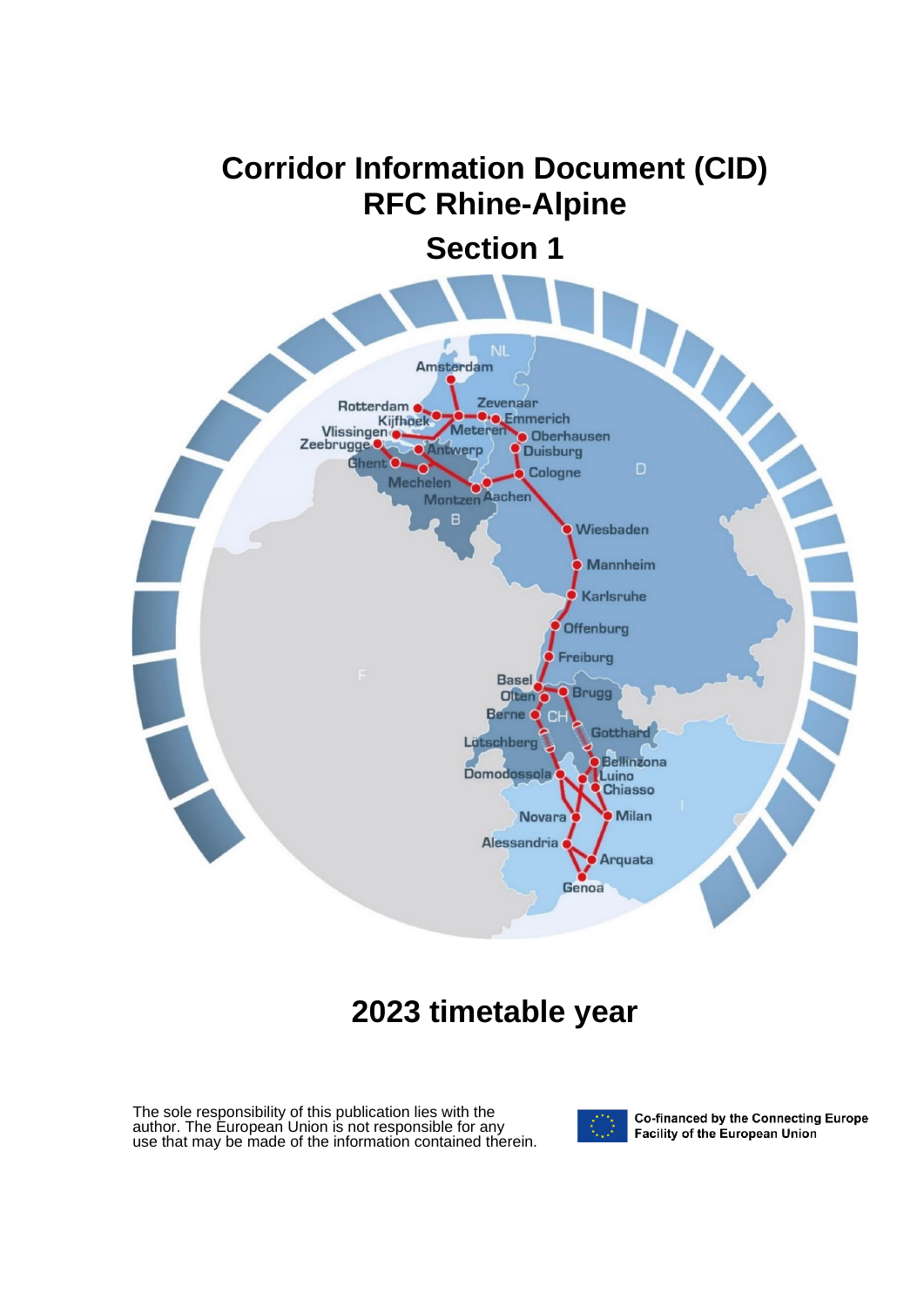# **Version control**

| Version    | Chapter<br>changed | Changes compared<br>to the previously<br>published version | X marks which part in<br>the chapter<br>concerned has been<br>changed |                               |
|------------|--------------------|------------------------------------------------------------|-----------------------------------------------------------------------|-------------------------------|
|            |                    |                                                            | Common<br>part                                                        | Corridor-<br>specific<br>part |
| 10.01.2022 | New version        |                                                            |                                                                       |                               |
| 11.01.2022 | 1.4                | Name of German<br>ministry                                 |                                                                       | X                             |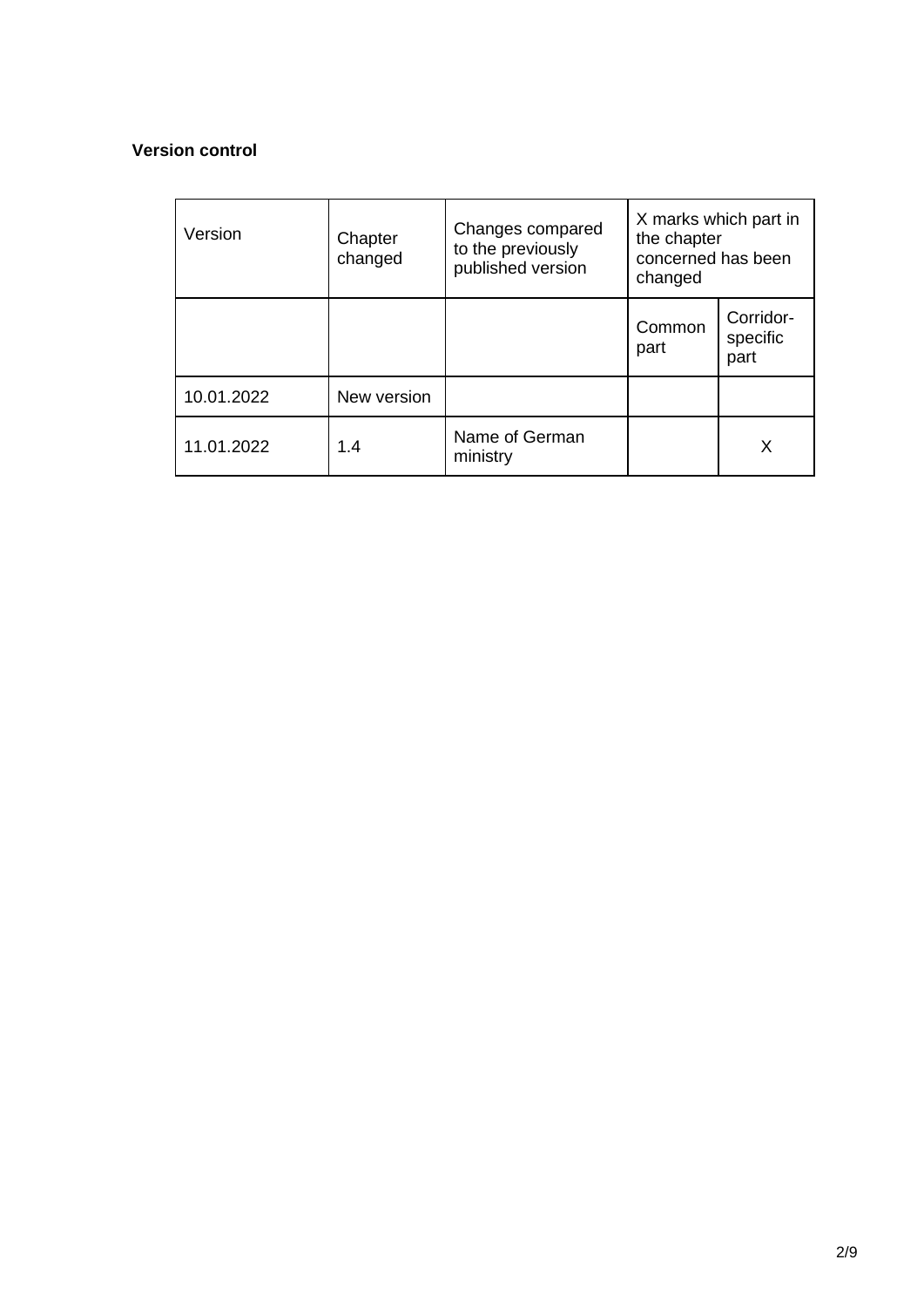# <span id="page-2-0"></span>**Table of contents**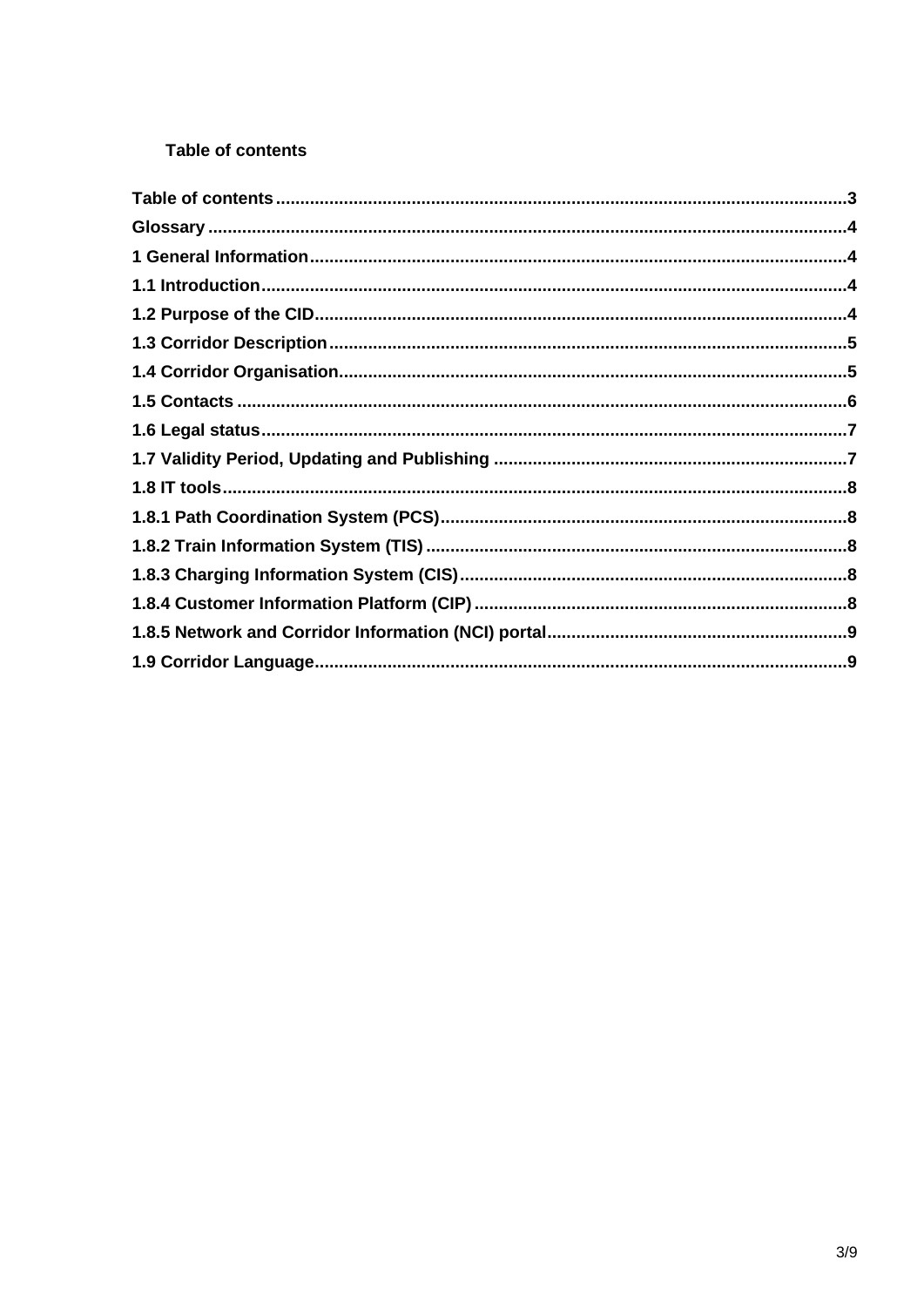# <span id="page-3-0"></span>**Glossary**

A general glossary which is harmonised over all Corridors is available under the following link: [https://rne.eu/wp-content/uploads/NS\\_CID\\_Glossary\\_2021.xlsx.](https://rne.eu/wp-content/uploads/NS_CID_Glossary_2021.xlsx)

## <span id="page-3-1"></span>**1 General Information**

#### <span id="page-3-2"></span>**1.1 Introduction**

Rail Freight Corridors were established according to the Regulation (EU) 913/2010 of 22 September 2010 concerning a European rail network for competitive freight (hereinafter: Regulation), which entered into force on 9 November 2010. The purpose of the Regulation is to create a competitive European rail network composed of international freight corridors with a high level of performance. It addresses topics such as governance, investment planning, capacity allocation, traffic management and quality of service and introduces the concept of Corridor One-Stop-Shops.

In total, eleven corridors are now implemented and subsequent Commission Decisions determined several corridor extensions. The map of the corridors is displayed in the [Customer](https://cip.rne.eu/apex/f?p=212:65::::::)  [Information Platform \(CIP\).](https://cip.rne.eu/apex/f?p=212:65::::::)

The role of the corridors is to increase the competitiveness of international rail freight in terms of performance, capacity allocation, harmonisation of procedures and reliability with the aim to support the shift from road to rail and to promote the railway as a sustainable transport system.

## <span id="page-3-3"></span>**1.2 Purpose of the CID**

The Corridor Information Document (CID) is set up to provide all corridor-related information and to guide all applicants and other interested parties easily through the workings of the Corridor in line with Article 18 of the Regulation.

This CID applies the RNE CID Common Texts and Structure so that applicants can access similar documents for different corridors and in principle, as in the case of the national Network Statements (NS), find the same information in the same place in each one.

For ease of understanding and in order to respect the particularities of some corridors, common procedures are always written at the beginning of a chapter. The particularities of the Corridor are placed below the common text and marked as follows:

CORRIDOR

The corridor-specific parts are displayed in this frame.

The CID is divided into four Sections:

- Section 1: General Information.
- Section 2: Network Statement Excerpts,
- Section 3: Terminal Description,
- Section 4: Procedures for Capacity, Traffic and Train Performance Management.

According to the Regulation, the Corridor shall also publish an Implementation Plan, which covers the following topics:

- Description of the characteristics of the Corridor,
- Essential elements of the Transport Market Study (TMS),
- Objectives and performance of the Corridor,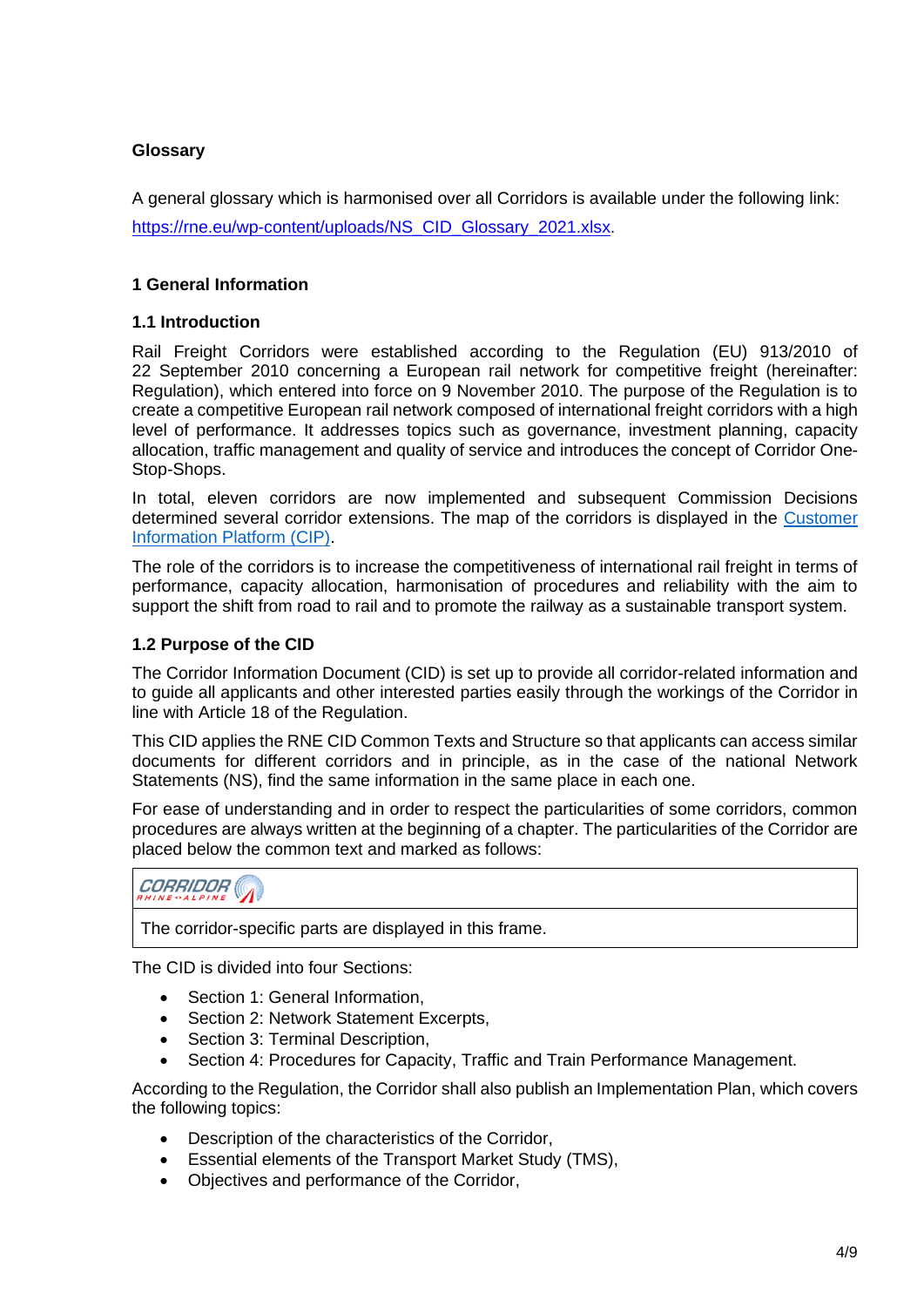- Indicative investment plan,
- Measures to implement Articles 12 to 19 of the Regulation.

During the drafting of the Implementation Plan, the input of the stakeholders is taken into account following a consultation phase. The Implementation Plan is approved by the Executive Board of the Corridor before publication.

**CORRIDOR** The Implementation Plan of the Corridor can be found under the following link: [https://cip.rne.eu/apex/download\\_my\\_file?in\\_document\\_id=10585](https://cip.rne.eu/apex/download_my_file?in_document_id=10585)

# <span id="page-4-0"></span>**1.3 Corridor Description**

The railway lines of the Corridor are divided into:

- ➢ **Principal lines:** on which PaPs are offered,
- ➢ **Diversionary lines:** on which PaPs may be considered temporarily in case of disturbances, e.g. long-lasting major construction works on the principal lines,
- ➢ **Connecting lines:** lines connecting the corridor lines to a terminal (on which PaPs may be offered but without an obligation to do so),
- ➢ **Expected lines:** any of above-mentioned which are either planned for the future or under construction but not yet completely in service. An expected line can also be an existing line which shall be part of the RFC in the future.

For further details on the geographical alignment of the Corridor please refer to the CIP under: <https://cip-online.rne.eu/>*.*

# <span id="page-4-1"></span>**1.4 Corridor Organisation**

In accordance with Article 8 of the Regulation, the governance structure of the Corridor assembles the following entities:

➢ Executive Board (ExBo): composed of the representatives of the Ministries of Transport along the Corridor.

CORRIDOR

Members of the ExBo of the Corridor are as follows:

The Netherlands: [Ministry of Infrastructure and Water Management](https://www.government.nl/ministries/ministry-of-infrastructure-and-water-management)

Belgium: [Federal Public Service Mobility and](https://mobilit.belgium.be/en) Transport

Germany: [Federal Ministry for Digital and Transport](http://www.bmvi.de/EN/Home/home.html)

Switzerland: [Federal Office of Transport](https://www.bav.admin.ch/bav/en/home.html)

Italy: [Ministry of Infrastructures and Transport](http://www.mit.gov.it/en)

➢ Management Board (MB): composed of representatives of the IMs and (where applicable) ABs along the Corridor, responsible for the development of the Corridor. The MB is the decision-making body of the respective Corridor.

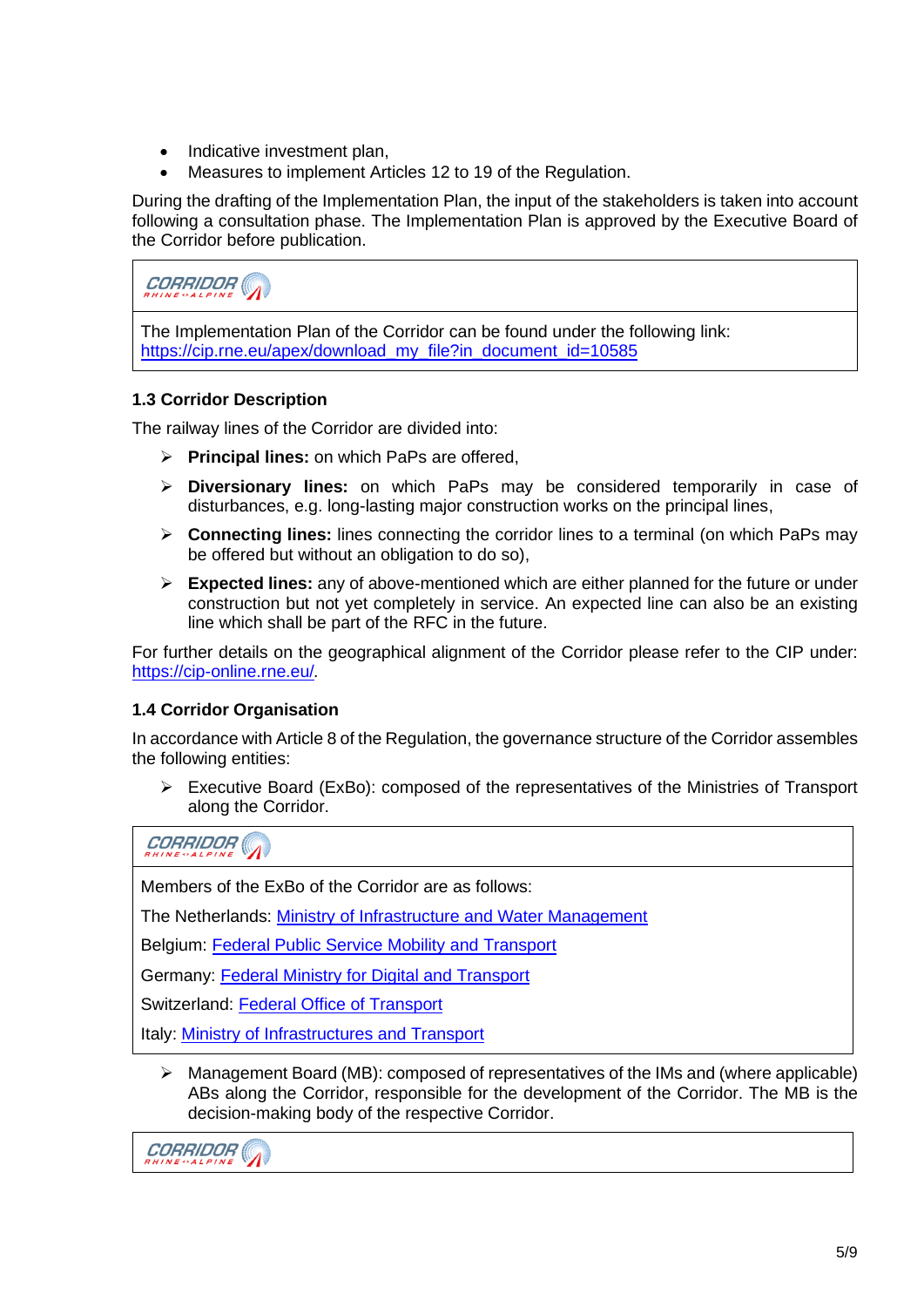Members of the MB of the Corridor are as follows:

The Netherlands: [ProRail](https://www.prorail.nl/)

Belgium: [Infrabel](https://www.infrabel.be/en)

Germany: [DB Netz](https://fahrweg.dbnetze.com/fahrweg-en)

Switzerland: [SBB Infrastruktur,](https://company.sbb.ch/en/the-company/organisation/infrastructure.html) [BLS Netz](https://www.bls.ch/en/unternehmen) and [Schweizerische Trassenvergabestelle](https://www.tvs.ch/)

Italy: [Rete Ferroviaria Italiana RFI](https://www.rfi.it/)

➢ Railway Undertaking Advisory Group (RAG): composed of RUs interested in the use of the Corridor.

**CORRIDOR** 

Any interested RU and non-RU applicants are kindly invited to participate in the RAG meetings. Please contact the Office to be included in the member list (see Chapter 1.5).

➢ Terminal Advisory Group (TAG): composed of managers and owners of the terminals of the Corridor, including, where necessary, sea and inland waterway ports.

The organigram of the Corridor can be found below.

**CORRIDOR RHINEOALPINE** 

[https://www.corridor-rhine-alpine.eu/files/downloads/others/20200109-RFC-Rhine-Alpine-](https://www.corridor-rhine-alpine.eu/files/downloads/others/20200109-RFC-Rhine-Alpine-Organigramm.jpeg)[Organigramm.jpeg](https://www.corridor-rhine-alpine.eu/files/downloads/others/20200109-RFC-Rhine-Alpine-Organigramm.jpeg)

The Corridor organisation is based on a contractual agreement between the IMs and (where applicable) ABs along the Corridor.

For the execution of the common tasks the MB has decided to build up the following structure:

**CORRIDOR** 

Organisation of RFC Rhine-Alpine:<https://www.corridor-rhine-alpine.eu/organisation.html>

To fulfil the tasks described in Article 13 of the Regulation, a Corridor One-Stop-Shop (C-OSS) was established as a single point of contact for requesting and receiving answers regarding infrastructure capacity for freight trains crossing at least one border along the Corridor. For contact details see 1.5 and 4.2.2.

# <span id="page-5-0"></span>**1.5 Contacts**

Applicants and any other interested parties wishing to obtain further information can contact the following persons:



# **C-OSS RFC Rhine-Alpine**

Stephanie Bscheid Adam-Riese-Strasse 11-13 D-60327 Frankfurt am Main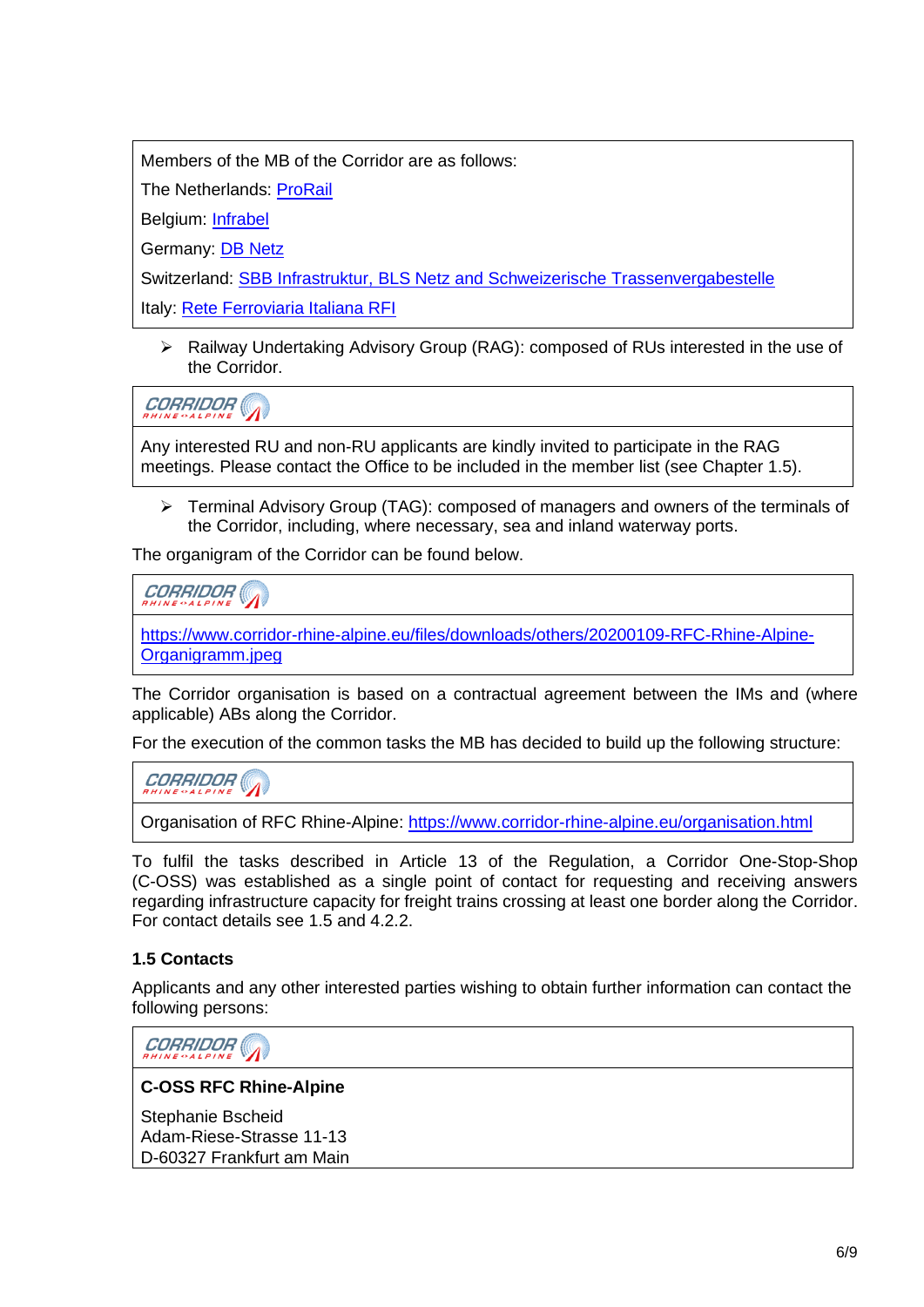Phone: +49 69 265 267 71

Mobile: +49 160 974 675 34 e-mail: [coss@corridor-rhine-alpine.eu](mailto:coss@corridor-rhine-alpine.eu)

**EEIG Corridor Rhine-Alpine EWIV** Programme Management Office Adam-Riese-Strasse 11-13 D-60327 Frankfurt am Main

Phone: + 49 69 265 48654 e-mail: [EEIG@deutschebahn.com](mailto:eeig@deutschebahn.com)

Further contacts are published on the website under the following link:

<https://www.corridor-rhine-alpine.eu/contact.html>

#### <span id="page-6-0"></span>**1.6 Legal status**

This CID is drawn up, regularly updated and published in accordance with Article 18 of the Regulation regarding information on the conditions of use of the freight corridor. By applying for capacity on the Corridor, the applicants accept the provisions of Section 4 of this CID. Parts of this CID may be incorporated into contractual documents.

Every effort has been made to ensure that the information is complete, correct and valid. The involved IMs/ABs accept no liability for direct or indirect damages suffered as a result of obvious defects or misprints in this CID or other documents. Moreover, all responsibility for the content of the national NSs or any external sites referred to in this publication (links) is declined.

#### <span id="page-6-1"></span>**1.7 Validity Period, Updating and Publishing**

This CID is valid for timetable year 2023 and all associated capacity allocation processes related to this timetable year.

The CID is published for each timetable year on the  $2<sup>nd</sup>$  Monday of January of the previous timetable year.

The CID can be updated when necessary according to:

- $\triangleright$  changes in the rules and deadlines of the capacity allocation process,
- $\triangleright$  changes in the railway infrastructure of the member states,
- $\triangleright$  changes in services provided by the involved IMs/ABs,
- $\triangleright$  changes in charges set by the member states,
- ➢ etc.

The CID is also available free of charge in the Network and Corridor Information (NCI) portal as described in 1.8.5. In the portal, several corridors can be selected to create a common CID in order to optimise efforts of applicants interested in using more than one corridor to find all relevant information about all of the corridors concerned.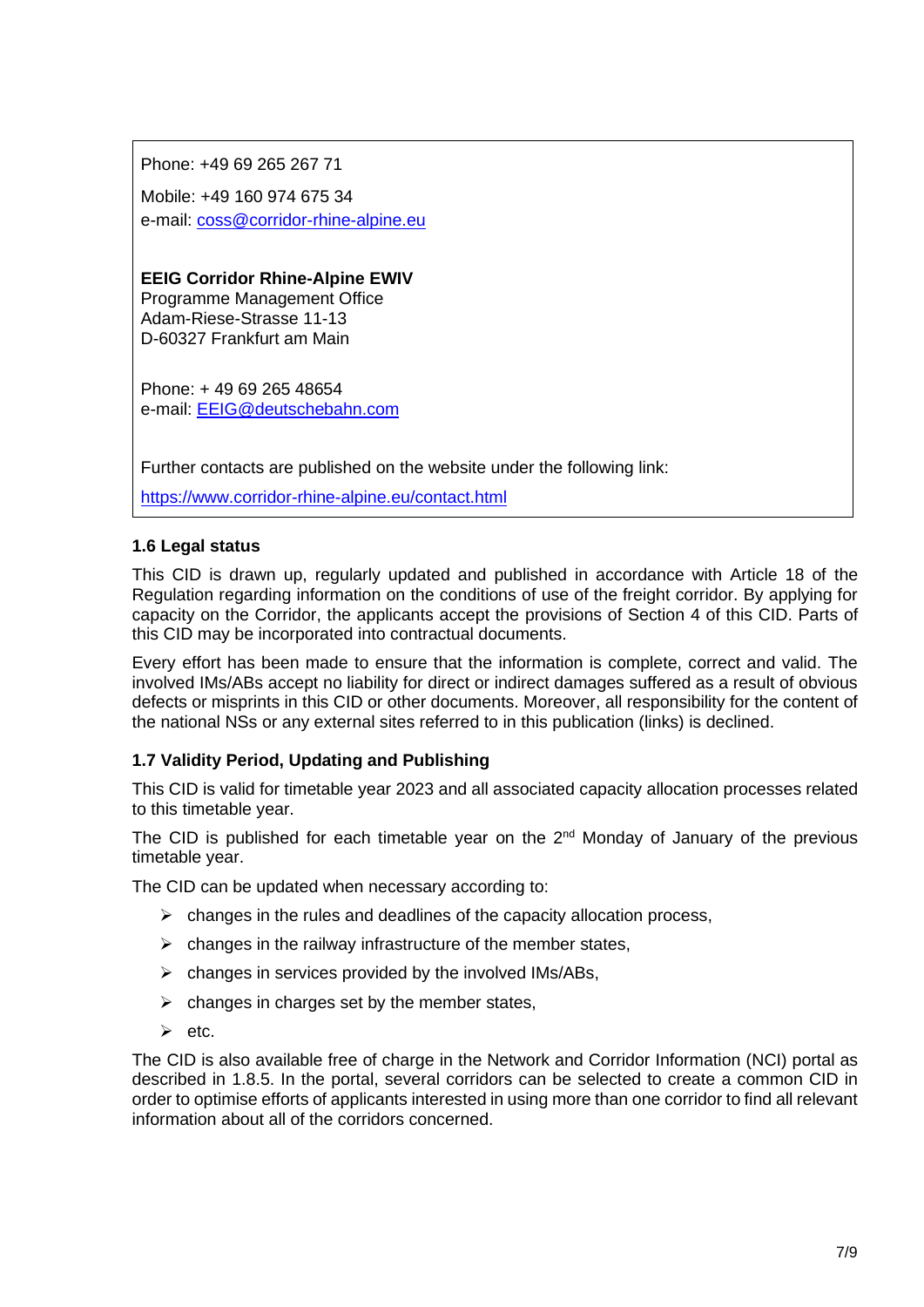# <span id="page-7-0"></span>**1.8 IT tools**

The Corridor uses the following common IT tools provided by RNE in order to facilitate fast and easy access to the corridor infrastructure / capacity and corridor-related information for the applicants.

# <span id="page-7-1"></span>**1.8.1 Path Coordination System (PCS)**

PCS is the single tool for publishing the binding PaP and RC offer of the Corridor and for placing and managing international path requests on the Corridor. Access to the tool is free of charge and granted to all applicants who have a valid, signed PCS User Agreement with RNE. To receive access to the tool, applicants have to send their request to RNE via [support.pcs@rne.eu.](mailto:support.pcs@rne.eu)

More information can be found in 4.2.5 of this CID and via [http://pcs.rne.eu.](http://pcs.rne.eu/)

#### <span id="page-7-2"></span>**1.8.2 Train Information System (TIS)**

TIS is a web-based application that supports international train management by delivering realtime train data concerning international trains. The relevant data are obtained directly from the IMs' systems. The IMs send data to TIS, where all the information from the different IMs is combined into one train run from departure or origin to final destination. In this manner, a train can be monitored from start to end across borders. TIS also provides support to the Corridor Train Performance Management by providing information for punctuality, delay and quality analysis.

# CORRIDOR

All IMs on the Corridor participate in TIS.

RUs and terminal operators may also be granted access to TIS by signing the TIS User Agreement with RNE. By signing this Agreement, the TIS User agrees to RNE sharing train information with cooperating TIS Users. The TIS User shall have access to the data relating to its own trains and to the trains of other TIS Users if they cooperate in the same train run (i.e. data sharing by default).

Access to TIS is free of charge. A user account can be requested via the RNE TIS Support: [support.tis@rne.eu.](mailto:support.tis@rne.eu) For more information please visit the RNE TIS website: [http://tis.rne.eu.](http://tis.rne.eu/)

#### <span id="page-7-3"></span>**1.8.3 Charging Information System (CIS)**

CIS is an infrastructure charging information system for applicants provided by IMs and ABs. The web-based application provides fast information on indicative charges related to the use of European rail infrastructure and estimates the price for the use of international train paths. It is an umbrella application for the various national rail infrastructure charging systems. CIS also enables an RFC routing-based calculation of infrastructure charge estimates. It means that the users can now define on which RFC(s) and which of their path segments they would like to make a query for a charge estimate.

Access to CIS is free of charge without user registration. For more information please visit the RNE CIS website [http://cis.rne.eu](http://cis.rne.eu/) or contact the RNE CIS Support: [support.cis@rne.eu.](mailto:support.cis@rne.eu)

# **CORRIDOR**

All IMs on the Corridor participate in CIS.

#### <span id="page-7-4"></span>**1.8.4 Customer Information Platform (CIP)**

CIP is an interactive, internet-based information tool.